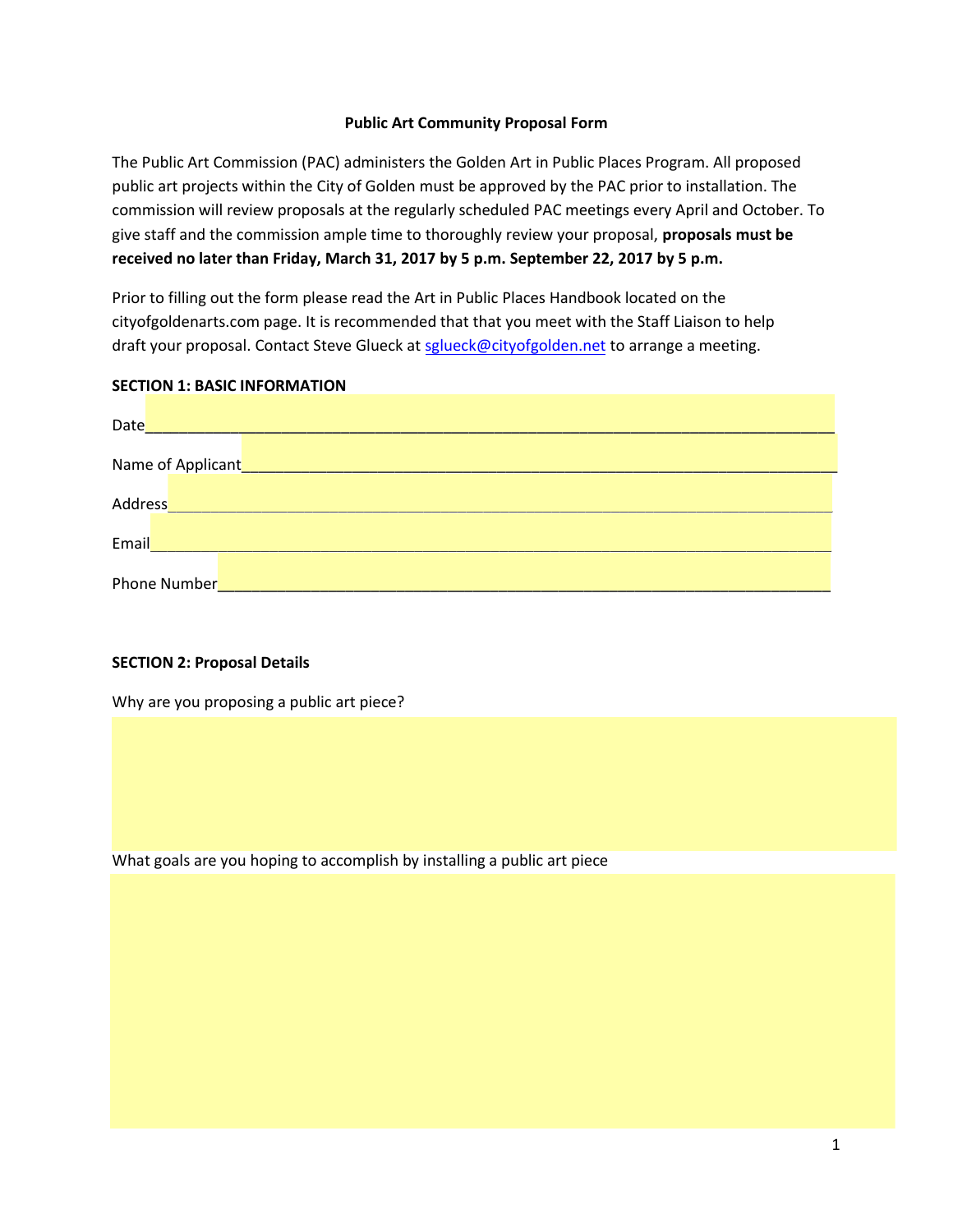Please describe your proposed public art concept in detail.

How does your proposal meet or exceed the Golden Art in Public Places Selection Criteria listed on page 4 of the Art in Public Places Handbook?

How will you solicit artists for your project?

# **SECTION 3: Installation and Display**

Is the planned artwork for permanent display or a temporary display

Where do you intend to display the artwork?

Who will be installing the artwork?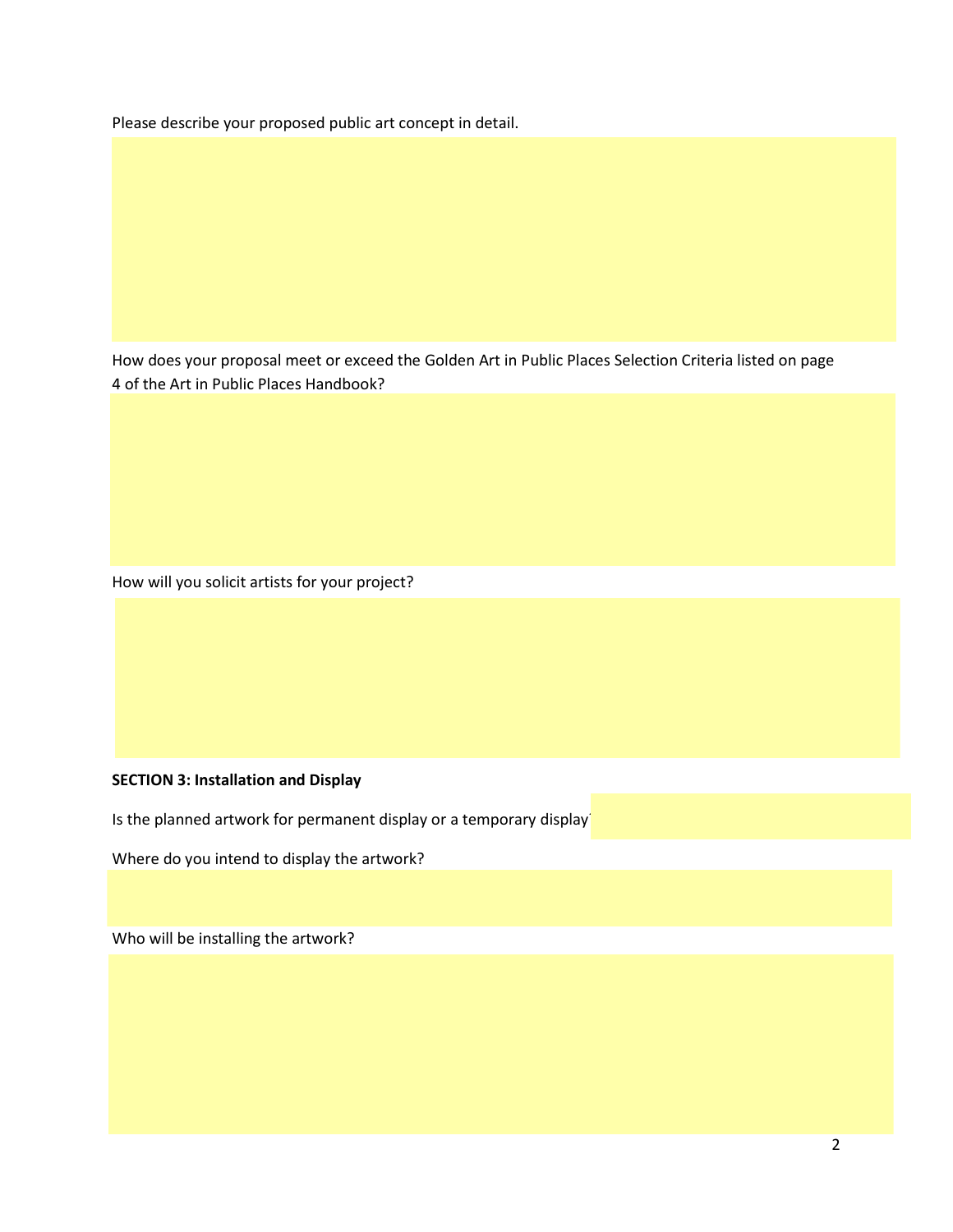Please carefully read the Art in Public Places Safety Policies. How does the proposed artwork along with the intended site meet or exceed the safety polices?

When do you anticipate the artwork will be ready for installation?

# **SECTION 4: Maintenance and Conservation**

What are the desired materials for the proposed artwork?

What is the lifecycle of these materials?

Do you intend to replace or repair damaged materials?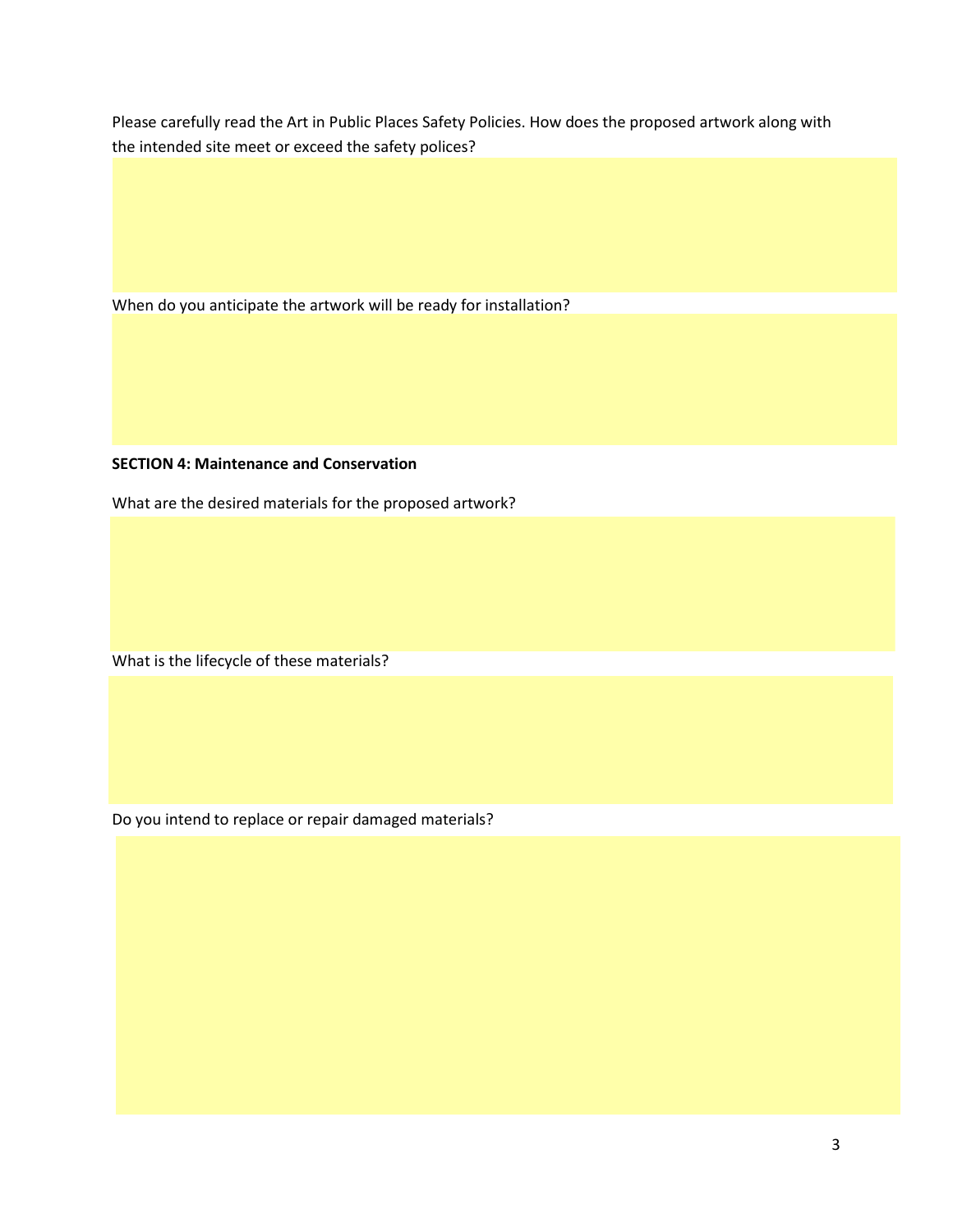What is the maintenance/conservation plan for the artwork? Keep in mind most public art pieces need to be maintained on an annual basis.

What is your process for maintaining the public art?

What will be the artist fee for creating the artwork?

What is the budget for installation?

What is the annual cost for maintenance?

How will you acquire funds for the aforementioned expenses?